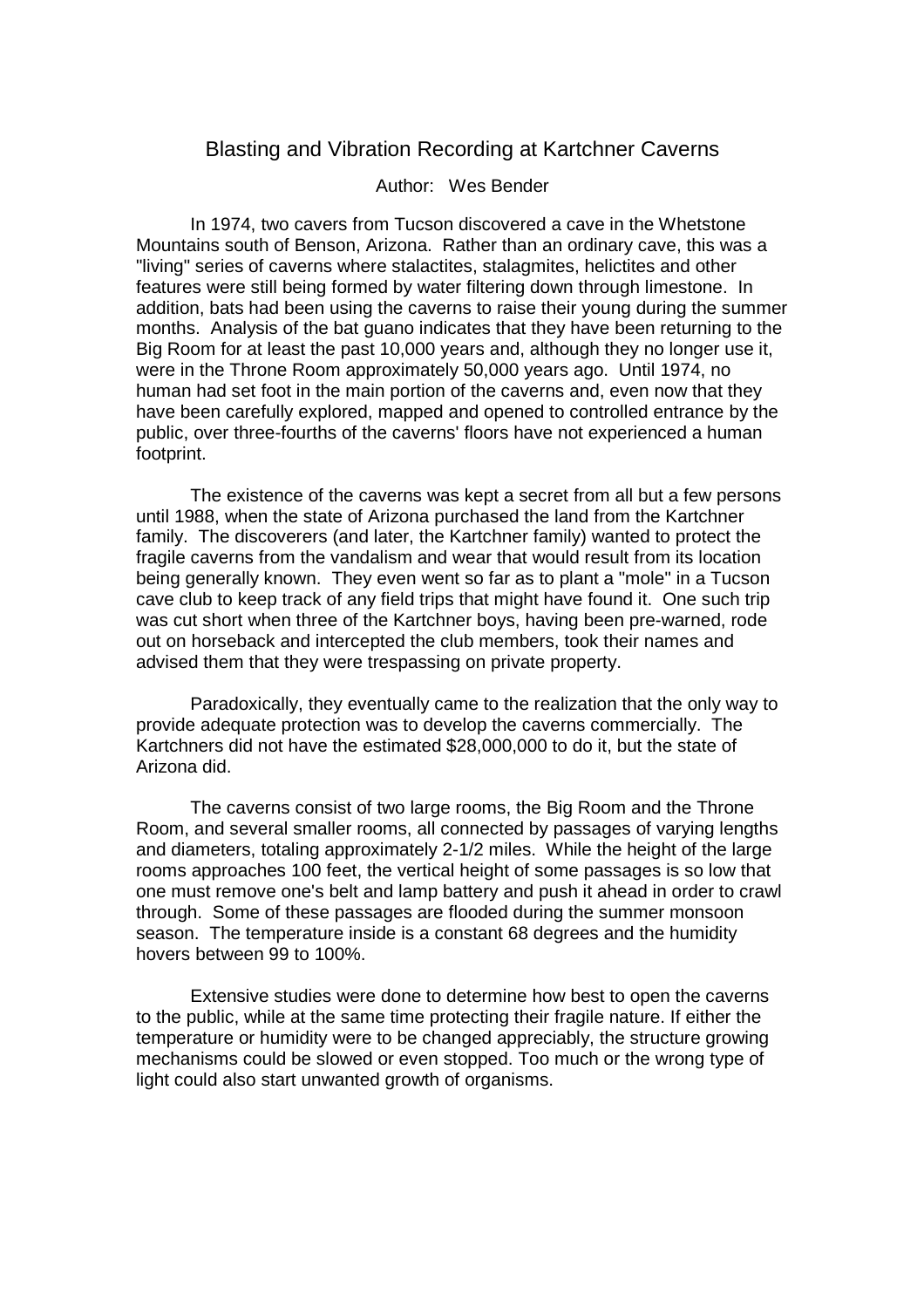Because the original entrance was too small (and really only useful to the bat population), a 4 foot diameter, 41 foot deep construction access shaft was drilled just off the Big Room, lined with concrete and an airlock was installed at the bottom. This was used during the research and mapping phase, and provided access for instrumentation and monitoring of construction effects. Underground, trails and walk areas were flagged and no one was permitted to enter without an official escort.

 A plan was laid out to provide access tunnels (declines) into several locations of the caverns so that the public might view the spectacular formations. Initially, blasting was precluded and excavation was to have been accomplished by mechanical means. After trying several means, including high pressure water jets, it became apparent that no tunnels were going to be excavated without explosives. The Arizona Parks Department had three criteria: Do it quickly, do it cheaply, and don't damage anything. It was pointed out to the state that a certain number of soda straws (the most delicate of the stalactites) would probably break and fall. Some had broken from their own weight and several in place were noted to already have lateral cracking. Many areas had soda straw remnants lying on the floor. It was also noted that, after the initial falls, it would not be expected that additional soda straws would break without elevated vibration levels. You can understand the state's concern. Experts have estimated that these soda straws are growing at a rate of only one inch every hundred years.

 In September 1994, ten test shots (individual holes) were detonated in order to determine blast vibration regression rates in this particular rock and to evaluate the adverse effect on the more sensitive structures. Charge weights ranged from 0.5 lbs to 5.0 lbs. Particle velocities ranged from 0.4 in/sec to 2.1 in/sec. As expected, some soda straws cracked and fell, and several other overhanging loose fragments fell from the roof. The overall effects, however, were not too severe and it was determined that blasting could proceed. Although initial tests caused several soda straws to break at 0.6 in/sec, it was felt that these were probably ready to fall anyway. Later tests, with velocities up to 2.0 in/sec did not result in significant fall of any formations. Several vibration limits were considered. A vibration limit of 1.0 in/sec true vector sum (or resultant) was established, although a "target" vibration limit of 0.5 in/sec was used at the most critical locations. It was not possible to establish a frequency-dependent limit for two reasons: (1) Because of the size and shape of the various formations, the range of natural frequencies was quite wide, and (2) The use of LP delays precludes fine tuning the vibration frequencies. Following the test shots, some changes in tunnel design and location were made, based upon the need to keep production blasting away from some of the most critical locations.

 Prior to the commencement of production blasting, two seismographs were deployed. We were not allowed to drill any holes into or inside the caverns. For ease in retrieving data, the instruments themselves were located on the surface at the construction office, while the geophones were located underground.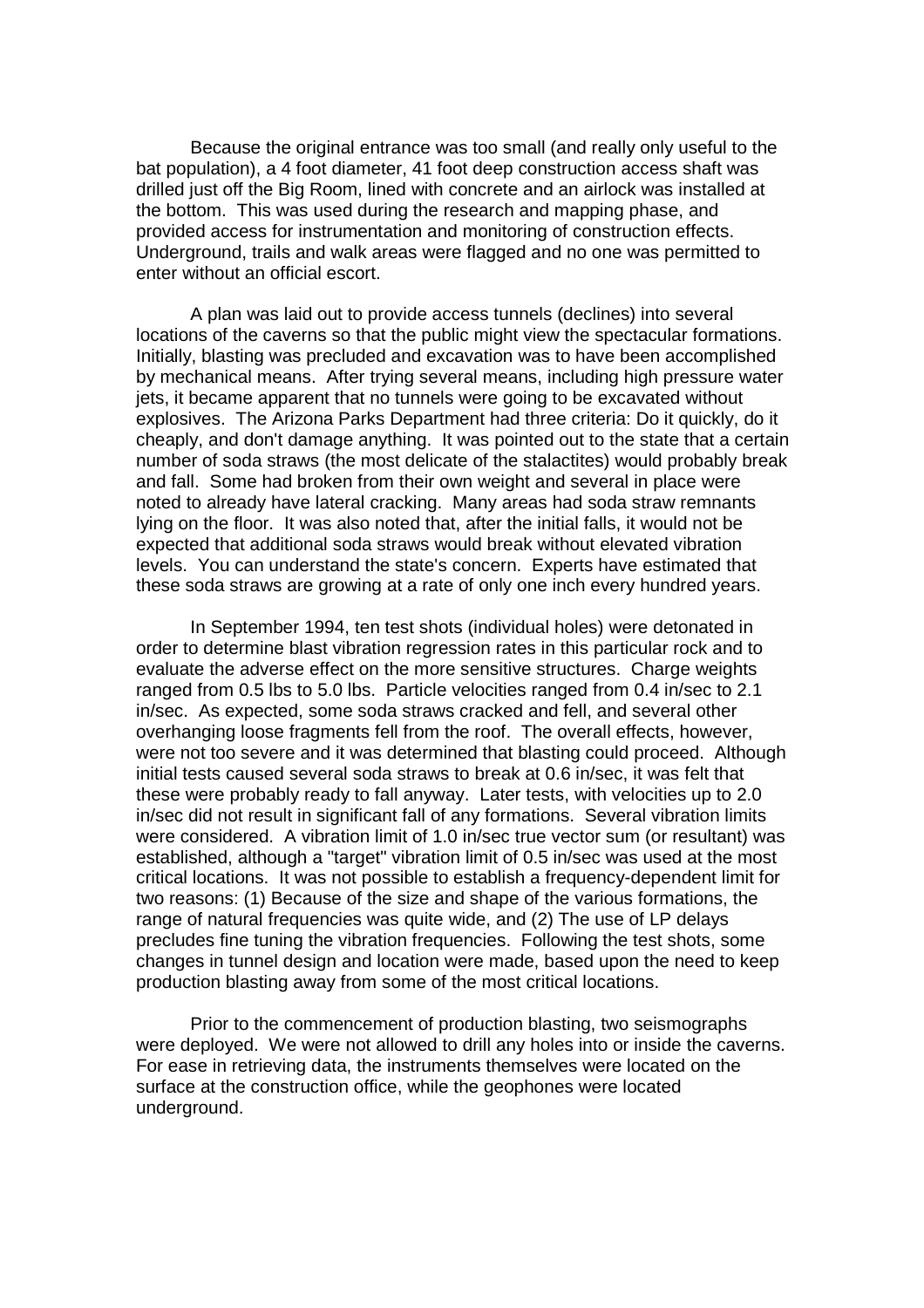The cables ran down the construction shaft and then to the respective geophones. One geophone was located at Kartchner Tower in the Big Room at the end of a 600 ft cable. A second was located in the Cul-De-Sac at the end of a 1000 ft cable. Later, another seismograph was added with a geophone that was located in the Throne Room at the end of a 2330 ft cable. At the time that this was accomplished, it was (and maybe still is) the longest geophone cable used with conventional blasting seismographs. This last was the most difficult to install because it involved crawling through very limited passageways while feeding cable segments out through the bottom of a stuff sack. Portions of these passages were expected to flood, hence the connection points had to be carefully selected to be dry and the cable lengths designed and constructed accordingly. The geophones were clamped to the cavern roof through the use of 4 x 4 wood posts and shims. Once the wood started to absorb moisture and swell, the geophones were locked tightly in place. No major problems were encountered with the monitoring system. One cable was cut inadvertently, but luckily the cut was in the vicinity of the construction shaft. False-triggering was encountered occasionally, usually caused by RF energy from walkie-talkies. Although it was considered, no attempt was made to record airblast in the caverns. A microphone could have easily been lowered through a hole drilled in the roof of the caverns, but this was not allowed. A ringing sound that resulted from some of the blasts was thought to originate from some of the formations being put into motion (similar to a tuning fork), however it did not appear that airblast caused any damage. Blasting was conducted during the time of year when most of the bat population was absent, so the noise did not affect them.

 The portal was located over a portion of the caverns near the Big Room and the 420 foot tunnel progressed in a northwesterly direction toward the Throne Room. This tunnel was intended to provide access to both the Throne Room and The Rotunda and later the Cul-De-Sac. The location was selected to keep the tunnel, at least at the outset, away from the most fragile formations.

 The contractor used conventional patterns and loading as he started driving the decline, which was excavated to a height of 9'6" and a width of 8'. He used 10' LP Nonels, in delays zero through fourteen. Most rounds consisted of 35 each 1-1/2" diameter holes drilled 6' deep, with two larger non-loaded burn holes. Explosive loading was approximately 2.8 lbs/hole. Total explosive per round was just less than 100 lbs. At the outset, he was able to shoot up to 4 holes on a delay. As he approached and passed critical areas, he had to either reduce the number of holes per delay or shorten up the round (or both).

 Although the state's consultant had envisioned rounds as shallow as 2 feet, it would not have been practical to attempt to blast less than 3 feet because the holes would either rifle or crater well short of full depth. For efficiency, the contractor naturally wished to pull as deep a round as possible.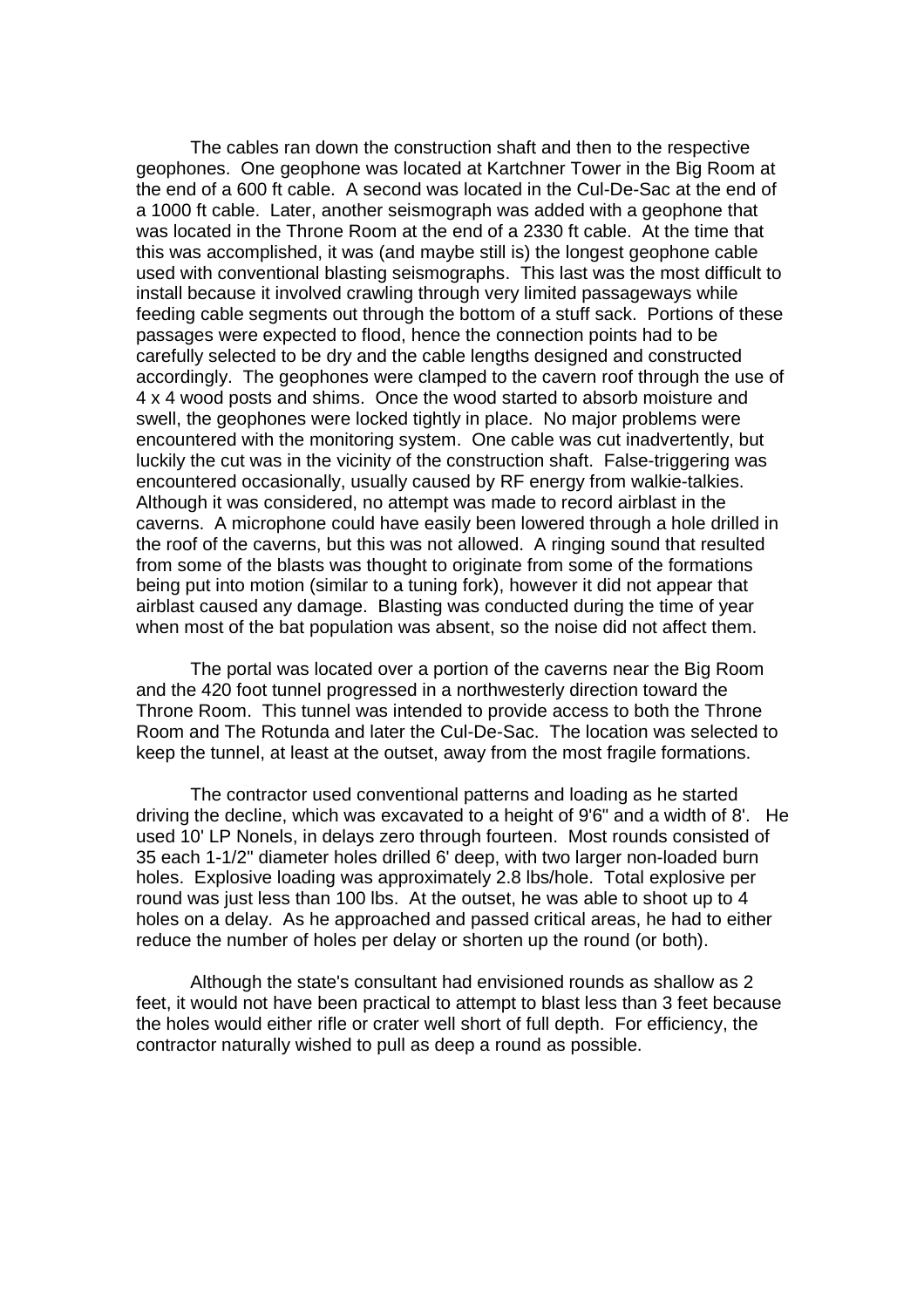As the tunnel drew closer to the cavern and vibration approached levels that caused anxiety among state representatives, a revision to the pattern was made to further subdivide the detonation times. The actual detonation times of the holes were analyzed using the seismic tapes. The detonation times were well within the manufacturer's spec. (A slight variation in times would have been acceptable, even desirable, given the need for subdividing the detonations, as long as they didn't approach an overlap.) To introduce a controlled variation in times, rounds were tried where the initiation trunk line was separated into two halves, with the right half being detonated 100 ms before the left. This resulted in fewer holes detonating simultaneously and reduced the vibration levels somewhat. It was found however, that the crossing of the decline through fault zones and changes in the nature of the rock possibly had a greater impact on vibration levels than a 2-3 lb decrease in explosive.

 Obviously it was not possible to blast all the way into the caverns and when blasting had reached a point where there was imminent danger of damaging cavern features, blasting ceased and the short breach into the cavern was accomplished mechanically and by hand. After the rough tunnels were complete and lined and air locks installed, work on the concrete pathways inside was started. All concrete had to be mixed on the surface and carried by buckets and placed by hand. While all of this was going on, a visitor center and other park facilities were being constructed on the surface. While inside work was progressing numerous fossils were uncovered. Because this area had been underwater at one time in the ancient past, it was not surprising to find shells. At the time of this writing, findings of an 80,000 year old sloth; an extinct form of horse (in excess of 11,000 years old) and a very large bear have occurred. The bear is far larger than any previously known to have existed in the southwest.

 On final analysis, blast vibration caused no appreciable damage to cave features. There were numerous instances where vibration in excess of 0.7 in/sec was recorded, however it must be remembered that these were at selected permanent recording points. It is likely that blast vibration at cavern locations nearer the tunnel rounds experienced vibration at and above 2.0 in/sec for these same blasts. The largest soda straw, 21 feet long (second largest in the world), was not damaged nor were other major cavern features.

 Dealing with the environmentally-oriented state park personnel was quite an experience. At the outset, they were absolutely positive that blasting would destroy the caverns. They eventually came to realize otherwise, but were still opposed to most blast-related operations. On the other hand, their tunnel consultants and some imported management people never doubted that the blasting could be accomplished without major adverse effects.